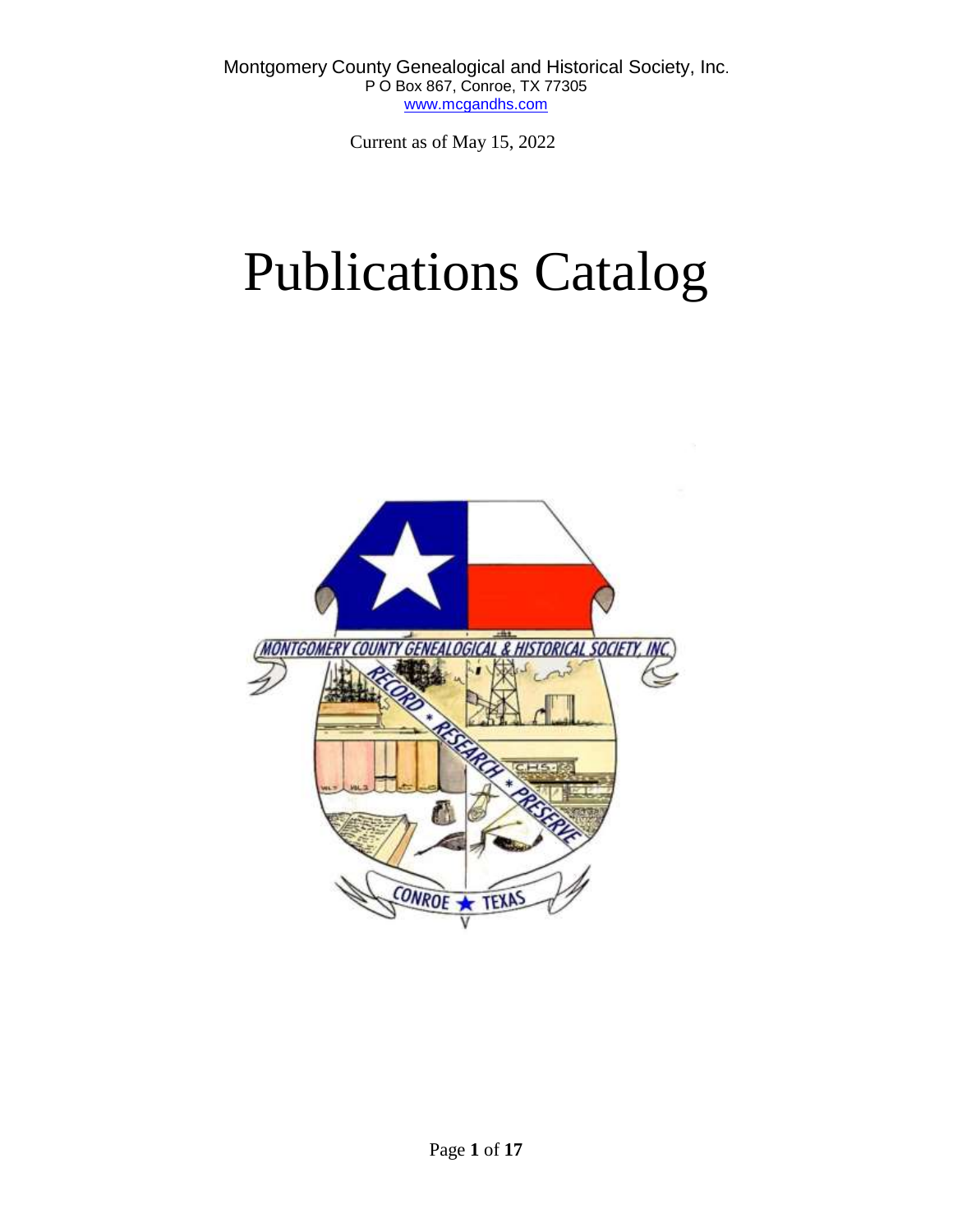## PUBLICATIONS ORDER FORM

| Date: $\frac{1}{\sqrt{1-\frac{1}{2}} \cdot \frac{1}{2}}$ |                                                                                                                                                                                                                                     |                                       |  |        |  |
|----------------------------------------------------------|-------------------------------------------------------------------------------------------------------------------------------------------------------------------------------------------------------------------------------------|---------------------------------------|--|--------|--|
|                                                          |                                                                                                                                                                                                                                     |                                       |  |        |  |
|                                                          |                                                                                                                                                                                                                                     |                                       |  |        |  |
|                                                          | City: <u>City:</u> City: City: City: City: City: City: City: City: City: City: City: City: City: City: City: City: City: City: City: City: City: City: City: City: City: City: City: City: City: City: City: City: City: City: City |                                       |  |        |  |
|                                                          | Telephone: Cell:                                                                                                                                                                                                                    |                                       |  |        |  |
|                                                          | Email: Contract Contract Contract Contract Contract Contract Contract Contract Contract Contract Contract Contract Contract Contract Contract Contract Contract Contract Contract Contract Contract Contract Contract Contract      |                                       |  |        |  |
| Book#                                                    |                                                                                                                                                                                                                                     | Description Quantity Unit Price Price |  |        |  |
|                                                          |                                                                                                                                                                                                                                     |                                       |  |        |  |
|                                                          |                                                                                                                                                                                                                                     |                                       |  |        |  |
|                                                          |                                                                                                                                                                                                                                     |                                       |  |        |  |
|                                                          |                                                                                                                                                                                                                                     |                                       |  |        |  |
|                                                          |                                                                                                                                                                                                                                     |                                       |  |        |  |
|                                                          |                                                                                                                                                                                                                                     |                                       |  |        |  |
|                                                          |                                                                                                                                                                                                                                     |                                       |  |        |  |
|                                                          |                                                                                                                                                                                                                                     |                                       |  |        |  |
| <b>Total Amount of Order:</b>                            |                                                                                                                                                                                                                                     |                                       |  | $\sim$ |  |
| Payment Information:                                     |                                                                                                                                                                                                                                     |                                       |  |        |  |
|                                                          |                                                                                                                                                                                                                                     |                                       |  |        |  |
|                                                          | 2. Make Check or Money Order Payable to MCG&HS, Inc.                                                                                                                                                                                |                                       |  |        |  |
|                                                          | 3. Send Payment To MCG&HS, Inc., P O Box 867, Conroe, Texas 77305                                                                                                                                                                   |                                       |  |        |  |
|                                                          | 3. For any questions, call 936-524-3998 or send an email to mikemc@consolidated.net                                                                                                                                                 |                                       |  |        |  |
|                                                          |                                                                                                                                                                                                                                     |                                       |  |        |  |
|                                                          | 5. Libraries or Institutions Only: We can bill your account. We do need a contact name and                                                                                                                                          |                                       |  |        |  |

 $\overline{\phantom{0}}$ 

telephone number though to verify the order.

## **THANK YOU FOR YOUR ORDER!**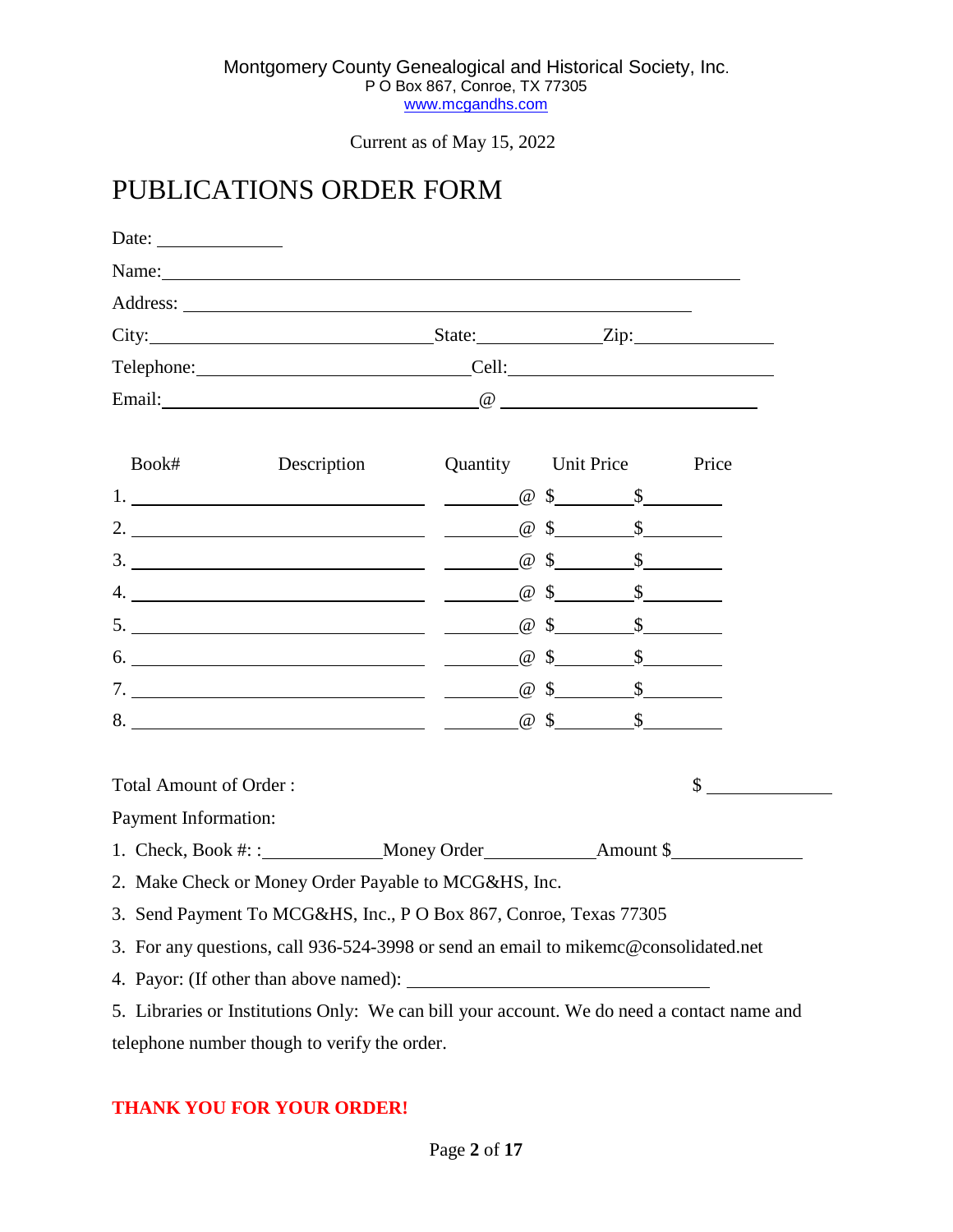Current as of May 15, 2022

# PUBLICATIONS ORDER FORM

| Date: $\qquad \qquad$         |                                                                                                                                                                                                                                                                                                                                                                                                                                                                          |  |    |
|-------------------------------|--------------------------------------------------------------------------------------------------------------------------------------------------------------------------------------------------------------------------------------------------------------------------------------------------------------------------------------------------------------------------------------------------------------------------------------------------------------------------|--|----|
|                               | Name: Name:                                                                                                                                                                                                                                                                                                                                                                                                                                                              |  |    |
|                               |                                                                                                                                                                                                                                                                                                                                                                                                                                                                          |  |    |
|                               | City: City: City: City:                                                                                                                                                                                                                                                                                                                                                                                                                                                  |  |    |
|                               | Telephone: Cell: Cell:                                                                                                                                                                                                                                                                                                                                                                                                                                                   |  |    |
|                               | Email: Contract Contract Contract Contract Contract Contract Contract Contract Contract Contract Contract Contract Contract Contract Contract Contract Contract Contract Contract Contract Contract Contract Contract Contract                                                                                                                                                                                                                                           |  |    |
| Book#                         | Description Quantity Unit Price Price                                                                                                                                                                                                                                                                                                                                                                                                                                    |  |    |
|                               |                                                                                                                                                                                                                                                                                                                                                                                                                                                                          |  |    |
|                               | 2. $\frac{\alpha}{100}$ $\frac{\alpha}{100}$ $\frac{\beta}{100}$ $\frac{\beta}{100}$                                                                                                                                                                                                                                                                                                                                                                                     |  |    |
|                               | 3. $\frac{\alpha}{100}$ $\frac{\alpha}{100}$ $\frac{\beta}{100}$ $\frac{\beta}{100}$                                                                                                                                                                                                                                                                                                                                                                                     |  |    |
|                               |                                                                                                                                                                                                                                                                                                                                                                                                                                                                          |  |    |
|                               |                                                                                                                                                                                                                                                                                                                                                                                                                                                                          |  |    |
|                               |                                                                                                                                                                                                                                                                                                                                                                                                                                                                          |  |    |
|                               |                                                                                                                                                                                                                                                                                                                                                                                                                                                                          |  |    |
|                               | 8. $\overline{\phantom{1}}$ $\overline{\phantom{1}}$ $\overline{\phantom{1}}$ $\overline{\phantom{1}}$ $\overline{\phantom{1}}$ $\overline{\phantom{1}}$ $\overline{\phantom{1}}$ $\overline{\phantom{1}}$ $\overline{\phantom{1}}$ $\overline{\phantom{1}}$ $\overline{\phantom{1}}$ $\overline{\phantom{1}}$ $\overline{\phantom{1}}$ $\overline{\phantom{1}}$ $\overline{\phantom{1}}$ $\overline{\phantom{1}}$ $\overline{\phantom{1}}$ $\overline{\phantom{1}}$ $\$ |  |    |
| <b>Total Amount of Order:</b> |                                                                                                                                                                                                                                                                                                                                                                                                                                                                          |  | \$ |
| Payment Information:          |                                                                                                                                                                                                                                                                                                                                                                                                                                                                          |  |    |
|                               |                                                                                                                                                                                                                                                                                                                                                                                                                                                                          |  |    |
| $\sim$                        |                                                                                                                                                                                                                                                                                                                                                                                                                                                                          |  |    |
|                               | 2. Make Check or Money Order Payable to MCG&HS, Inc.                                                                                                                                                                                                                                                                                                                                                                                                                     |  |    |
|                               | 3. Send Payment To MCG&HS, Inc., P O Box 867, Conroe, Texas 77305                                                                                                                                                                                                                                                                                                                                                                                                        |  |    |
|                               | 3. For any questions, call 936-524-3998 or send an email to mikemc@consolidated.net                                                                                                                                                                                                                                                                                                                                                                                      |  |    |
|                               |                                                                                                                                                                                                                                                                                                                                                                                                                                                                          |  |    |
|                               | 5. Libraries or Institutions Only: We can bill your account. We do need a contact and telephone                                                                                                                                                                                                                                                                                                                                                                          |  |    |
|                               | number though to verify the order.                                                                                                                                                                                                                                                                                                                                                                                                                                       |  |    |

## **THANK YOU FOR YOUR ORDER!**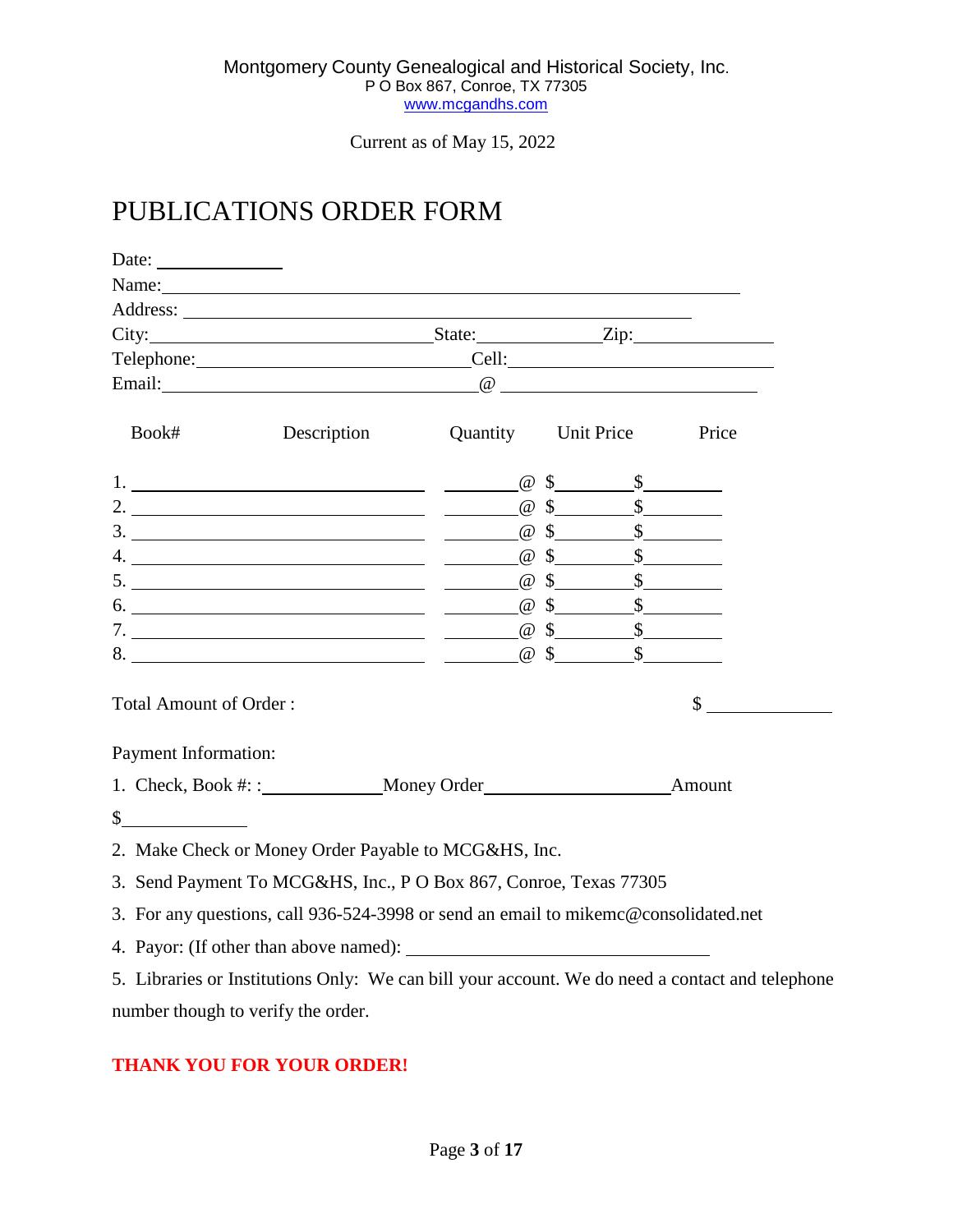## **INDEX TO "THE HERALD", THE QUARTERLY PUBLICATION OF MCG&HS**

Vera Wimberly, long-time Editor of The Herald, compiled full-name indexes to Volumes 1-9 including various spellings of surnames.

- 1. Volumes 1-3 100 pages. 1998, *Book #: 1001.HRL, \$10.00*
- 2. Volumes 4-6 126 pages. 2000, *Book #: 1002.HRL, \$10.00*
- 3. Volumes 7-9 111 pages. 2000, *Book #: 1003. HRL, \$10.00*
- 4. Index of Volumes 1-21 15 pages. 2000, *Book #: 1004. HRL, \$15.00*

## **MONTGOMERY COUNTY, TEXAS BIBLE RECORDS**

## **Bible Records with Montgomery County Connections Indexed.**

Present-day Montgomery County residents and descendants of early residents of the county have provided their family Bibles for publication. Bibles predate 1900. 97 pages. 1986, *Book #: 2001.BIB, \$12.50.*

## **MONTGOMERY COUNTY TEXAS CATTLE BRANDS**

## **Montgomery County, Texas Cattle Brands Indexed.**

This collection of the earliest brands of county cattlemen was abstracted from courthouse records. Contains date of registration, name of owner, residence, and a hand-rendered drawing of each brand. 136 pages. 1992, *Book #: 3001.CAT, \$17.50*

## **MONTGOMERY COUNTY, TEXAS CEMETERIES**

Locations of the various cemeteries are included along with information found on tombstones.

- *1.* Volume I, Surname and maiden name index, 123 pages. 1980, *Book #: 4001.CEM \$15.00*
- *2.* Volume II, Surname index. 142 pages. 1982 Repr 1990, *Book #: 4002.CEM \$17.50*
- *3.* Volume III, Surname index. 114 pages. 1979, repr 1987, *Book #: 4003.CEM \$15.00*
- *4.* Volume IV, Surname index. 107 pages. 1981 Repr 1986, *Book #: 4004.CEM \$15.00*
- *5.* Volume V, Surname index. 135 pages. 1982 Repr 1987, *Book #: 4005.CEM \$17.50*
- *6.* Volume VI, Surname index. 174 pages. 1980 Repr 1986, *Book #: 4006.CEM \$20.00*
- *7.* Index, Name of each Cemetery the Six volumes. 8 pgs., *Book #: 4007.CEM \$2.00*

## **Died in Montgomery County Texas, Buried Elsewhere 1938 – 1982**.

Montgomery County funeral home records were used to prepare this volume listing over 2,500 individuals. If a person died in Montgomery County but was not buried in Montgomery County, their name most likely will be found in this book. Indexed. 133 pages. 1985**,** *Book #: 4008.CEM \$17.50*

## **Unmarked Graves in Montgomery County, Texas.**

First Place Winner, Society Publications, Texas State Genealogical Society. Map. This work is two-fold. The compiler, Vera Wimberly, checked all available Montgomery County funeral home records against all cemetery surveys. If the deceased was listed in funeral home records but not found in the survey, it is assumed the grave is unmarked. These records are alphabetically arranged. The second section of the work compares funeral home records to all six volumes of Montgomery County Cemeteries, and any differences are noted here. A comprehensive index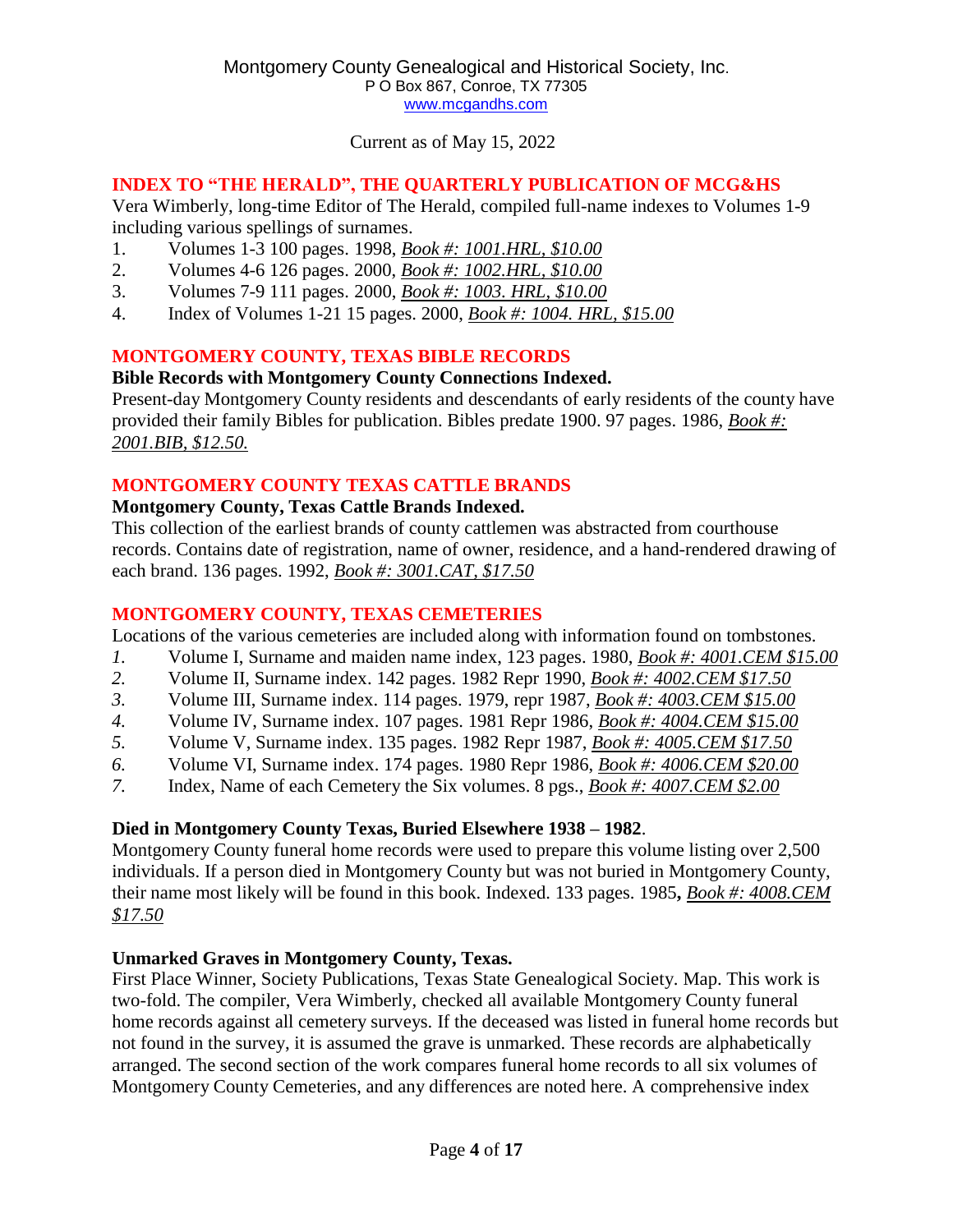Current as of May 15, 2022

identifies all persons listed in all records consulted. Indexed. 1986, Book #: 130 pages, *Book #: 4009.CEM, \$17.50*

## **MONTGOMERY COUNTY, TEXAS CENSUS**

## **1. Census Records 1850-1860 and Mortality Schedules 1850-1880**

Montgomery County census and mortality schedules were combined into one publication. These census records supply page, dwelling, name, age, sex and place of birth while the mortality schedules list name, age, race, free or slave, place of birth and month of death. Census records were abstracted from National Archives Micro publication M653, Roll, Book #: 1307 and mortality schedules from micro publication M432, Roll 913. Indexed, Map. 95 pages. 1982 Reproduced 1987, *Book #: 5001.CNS, \$12.50*.

## **2. 1870 Montgomery County, Texas Census Index. 97 pages. 1986.**

This census was abstracted from National Archives micro publication M593 Roll 1599, containing page, dwelling, name, age, sex, race, birthplace. *Book #: 5002.CNS, \$12.50*

## *3.* **1880 Montgomery County, Texas, Census Index, 246 pages. 1985 Repr 1986.**

The 1880 Federal Population Census for Montgomery County lists over 7,500 persons. Abstractors: Vera Wimberly & Elva Wilson. 1984, Book Awards Winner from Texas State Genealogical Society. From National Archives micro publication T9, Roll 1320. *Book #: 5003.CNS, \$25.00*

## **4. 1900 Montgomery County, Texas, Census Index**

This index was abstracted from National Archives micro publication T623, Roll 1660. It includes name, age, sex, race, marital status, occupation, birthplace, birthplaces of father and mother. fullname index includes variant spellings. 110 pages. 1985., *Book #: 5004.CNS, \$15.00*

## **5. 1910 Montgomery County, Texas Census Index**

This index includes an every-name index listing over 15,000 persons and includes variant spellings. 95 pages, 1986, *Book #: 5005.CNS, \$12.50*

## **6. 1920 Montgomery County Texas Census Index**

The 1920 census index reflects a growth in the county's population to 17,300. Abstractors Frankie Page and Lois Jett used National Archives micro publication T-625, Roll 1834 and the stamped page number rather than the enumerator's number ., 155 pages. 1998., *Book #: 5006.CNS, \$20.00.*

## **MONTGOMERY COUNTY, TEXAS HISTORY Books**

1. **Early Settlers of Montgomery County, Volume I**, Any person who is a direct descendant of an individual who settled prior to December 31, 1861 and lived in an area considered to be Montgomery County at the time specified for documentation for application of the ancestor may become a member of the Early Settlers of Montgomery County, Texas. Each application contains proof of descent. Abstractor Vera Wimberly arranged the early settlers in alphabetical order and has cross-referenced each name. Over 3,000 names and 26 separate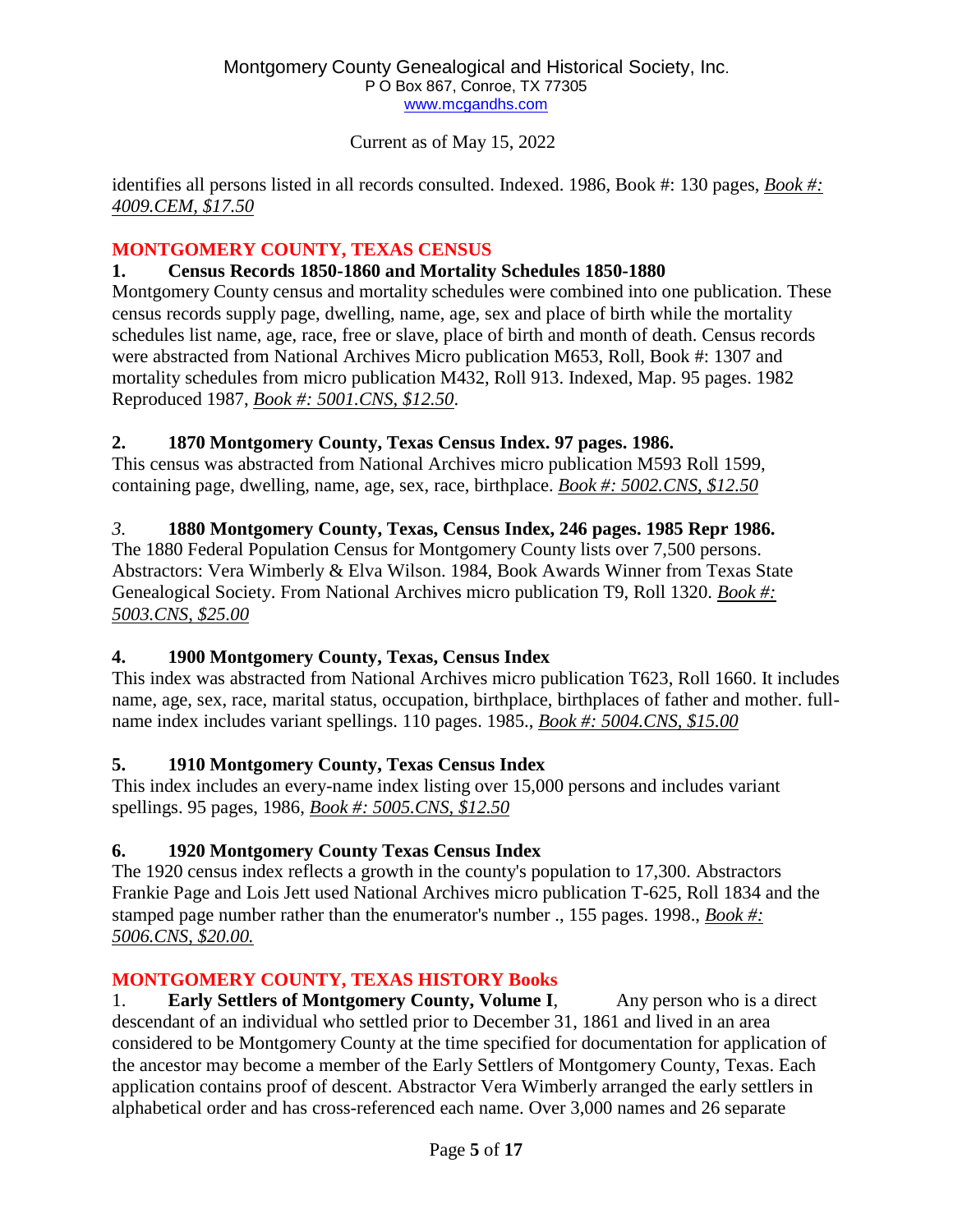Current as of May 15, 2022

lineages are in Volume I. 80 pages. Fully indexed. 1991, *Book #: 6001.COH, \$20.00*

*2.* **Early Settlers of Montgomery County, Volume II,** Volume II contains 16 lineages and nearly 2,000 names. Any person who is a direct descendant of an individual who settled prior to December 31, 1861 and lived in an area considered to be Montgomery County at the time specified for documentation for application of the ancestor may become a member of the Early Settlers of Montgomery County, Texas. Each application contains proof of descent. Abstractor Vera Wimberly arranged the early settlers in alphabetical order and has crossreferenced each name. Fully indexed. 101 pages. 1991, *Book #: 6002.COH, \$15.00*

*3.* **Montgomery County History, Volume I REPRINT,** Written in 1981, this is an outstanding example of traditional genealogical narrative written by families whose roots run deep in the county. It is prefaced with an account of the development of Montgomery County by noted Texas historian, Professor Leon Clark Hallman. 1982 First Place Winner, Texas State Genealogical Society, Hard-bound. Maps, Photos, Illustrations. Indexed. 632 pages. 1981, *Book #: 6003.COH, \$135.00 + \$10.00 Shipping*

*4.* **Montgomery County History, Volume I Full Name Index:** This is a full-name index to the Montgomery County History-Texas Volume I, Indexed. 190 pages. 1984. *Book #: 6004.COH, \$8.00*

*5.* **Historic Montgomery County: An Illustrated History of Montgomery County, Texas :** This is a hard bound commercially produced publication by a third-party company that contains advertisements from many local area businesses. It is authored primarily by Robin Navarro Montgomery, a long-time society member. This publication was endorsed by and published by MCG&HS, Inc. 96 pages. Indexed. 2003. *Book #: 6005.COH, \$25.00*

*6.* **Montgomery County History, Volume II:** Ten years in the making, this is another example of traditional genealogical narrative written by families. Hardcover, blue color binding, black text, numerous pictures. Indexed. 684 pages. 2012, *Book #: 6006.COH, \$65.00*

*7.* **African American Experiences in Montgomery County**, Cultural Roots Conference, 2006. 82 pages of family histories, pictures, church histories, education, and community stories. *Book # 6007, \$10.00*

*8.* **African American Genealogy and Family History**, Cultural Roots Conference, 2022. This focuses on genealogy and family history research among African American families in Montgomery County. 88 pages. *Book # 6007, \$20.00*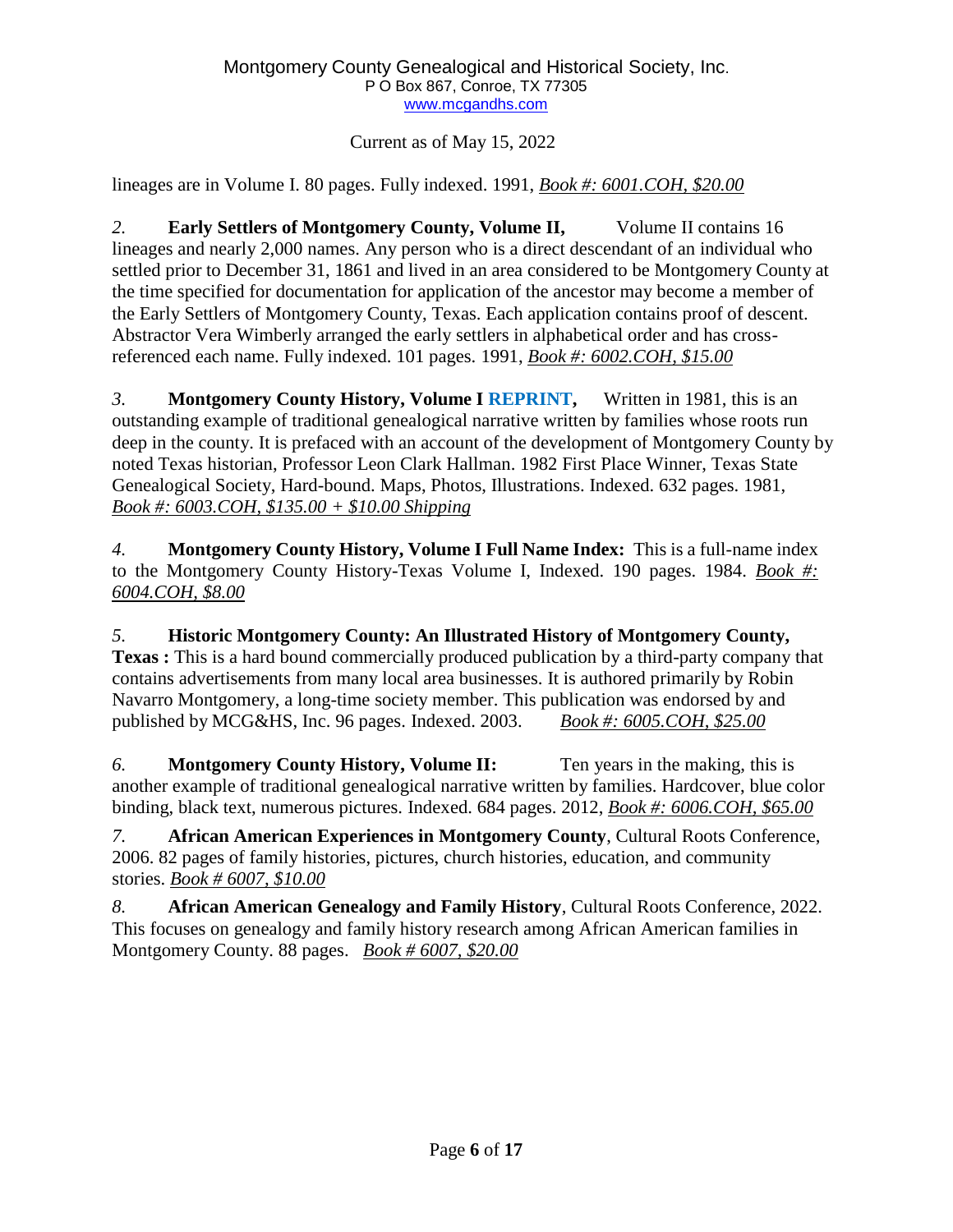#### Current as of May 15, 2022 **MONTGOMERY COUNTY, TEXAS COURT RECORDS**

1. **Montgomery County, Texas: District Court Records 1838-1845, Book A:** These records were found in the old "Jail House" in a, Book called ", Book A" and were abstracted by Eileen Behrman. They contain names of defendant, plaintiff, case file, Book #: and page. Indexed. 58 pages. 1991, *Book #: 7001.CRT, \$12.50*.

*2.* **Montgomery County, Texas: District Court Records 1842-1860:** The original court records, found in an old leather-bound, Book, "A. J. Davis…1858" and now destroyed were temporarily rescued and abstracted by Vera Wimberly. A source found nowhere else, these records track the earliest proceedings of the district court as they relate to those who lived in what is now Anderson, Grimes, San Jacinto, Walker, Waller, and Washington counties. Indexed. 106 pages. 1991**,** *Book #: 7002.CRT, \$15.00*

#### 3. **NATURALIZATION RECORDS: Montgomery, Anderson, Grimes, Trinity,**

**Walker, Waller & Washington Counties: 1840 – 1925,** These abstracts were taken from microfilm except for Walker County's records that were copied from the original documents. All information shown on the original document is transcribed here. The abstractor provided the Naturalization Laws and Regulations for 1906. Alphabetically arranged. Fully Indexed. 192 pages. 1987, *Book #: 7003.CRT, \$20.00*.

*4.* **Montgomery County, Texas: State Docket District Court 1857 – 1879,** The State Docket abstracted from the original docket, Book contains case numbers, parties named, offenses, witnesses, dates and terms order. Indexed. 99 pages. 1987., *Book #: 7004.CRT, \$12.50*

5. **Montgomery County, Texas: State Docket: 1879-1894,** A continuation of the State Docket: 1857-1879. The abstract list all case numbers, parties named, offenses, witnesses, dates and term order, and action taken by the court, all from original docket, Books. Indexed. 82 pages. 1987, *Book #: 7005.CRT, \$12.50*.

*6.* **Montgomery County, Texas: Treasurer's Claim Register 1885-1894.** The original treasurer's claim records show payment for service to the county and service rendered. It may designate a person's occupation or civic affiliation. Full name Index. 130 pages. 1987, *Book #: 7006.CRT\$17.50.*

*7.* **Montgomery County, Texas: Treasurer's Claim Register 1911-1918, Volume, Book #: 1** Volume I extract all data of a genealogical nature from the Jury Register and the Road and Bridge register of this period. Fully indexed. 116 pages. 1996. *Book #: 7007.CRT\$15.00*

*8.* **Montgomery County, Texas: Treasurers Claim Register 1911-1918, Volume, Book #: 2.** Volume II extracts all data of genealogical nature with Paupers, General Precinct, Railroad & Bridge, Emergency, Road District, Book #: 1, Courthouse, Jail & Sewage Fund records. Sometimes these records show an individual's occupation and/ civil affiliation. Fully indexed. 115 pages. 1996., *Book #: 7008.CRT, \$15.00*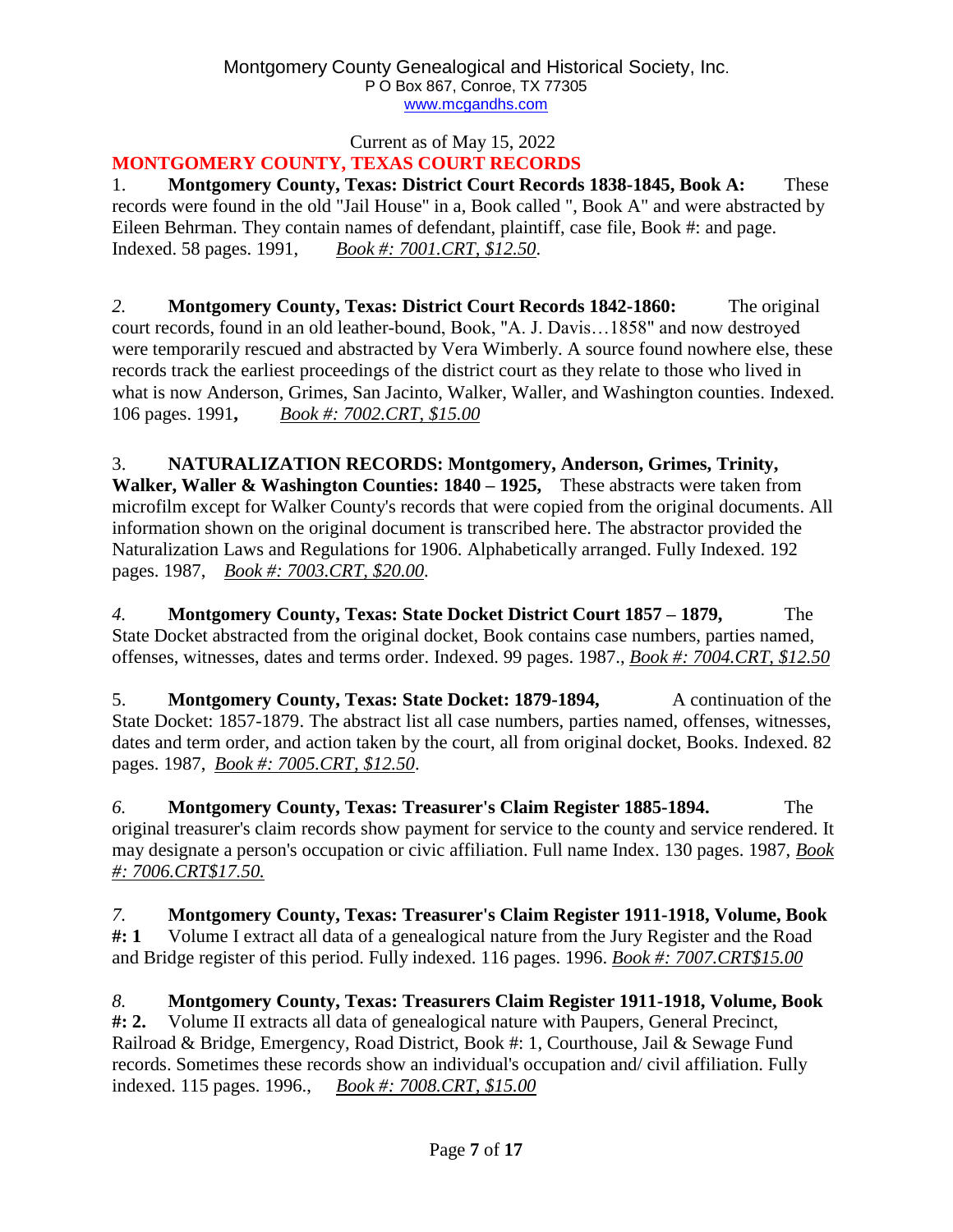Current as of May 15, 2022

*9.* **Montgomery County, Texas: Treasurer's Claim Register: 1915-1918.** A continuation of the three volumes above and may show an individual's occupation and or/civil affiliations. Fully indexed, 223 pages. 1998**,** *Book #: 7009.CRT, \$20.00*

*10.* **Montgomery County, Texas Court Records 1840-1896.** This abstract is compiled from discarded books of the Sheriff's Department destined for the garbage. They were rescued and transcribed by Vera Wimberly and Eileen Behrman and include the District Court's Trial Docket for 1857-1866; its court cases from 1845-1858; the District Court's Costs Docket for the year 1845; its Probate Docket for 1871-1896; a glossary. Fully Indexed, 156 pages. 1987.*Book #: 7010.CRT, \$20.00*

## **MONTGOMERY COUNTY, TEXAS DEATH RECORDS**

*1.* **Montgomery County, Texas: Death Dates & Marriages 1838-1900.** Among records found in "Black Boxes" in the courthouse, and in a few other sources, are death dates and inferred marriages. Here are recorded all records from the "Black Box Probate Records" and interpreted relationships referenced in the inferred marriages and has cited the references. Fully indexed. 86 pages. 1989. *Book #: 8001.DEA, \$12.50*

2. **Montgomery County, Texas: Death Records 1903 – 1940,** These records were abstracted from a micro publication by Odelle Jones and prepared for publication by Vera Wimberly. They include name, date, and certificate number and are arranged alphabetically. Indexed. 50 pages. 1996**,** *Book #: 8002.DEA, \$10.00*.

## **MONTGOMERY COUNTY, TEXAS FUNERAL HOMES**

**Cockerham-Branch-Marland Funeral Home Records** Taken from the original files of three distinct funeral homes, this transcription is contained in two volumes and is arranged alphabetically by the name of the deceased. The original file often contained not only the formal funeral records but also scraps of paper, note written on napkins, etc. All have been abstracted.

- *1.* Volume 1: A K, Full name index. 183 pages. 1984, *Book #: 9001.FNL \$20.00*
- *2.* Volume 2: L Z, Full name index. 158 pages. 1985, *Book #: 9002.FNL \$20.00*

**Metcalf Funeral Home Records** The original records no longer are available due to a fire in 1998 that destroyed Metcalf Funeral Home. The work at hand was prepared from Metcalf's "Records of Funeral", Books up through August 1981 and includes all entries of genealogical value. These abstracts, the only record of death obtainable for some individuals, contain data normally shown on a death certificate. Each of the seventeen volumes has a fullname index.

- 1. Volume I: 18 Feb 1938-28 Feb 1942, 103 pages, 1984, *Book #: 9003.FNL, \$15.00*
- 2. Volume II: 5 Mar 1942- 8 Apr 1945, 97 pages, 1984, *Book #: 9004.FNL, \$12.50*
- 3. Volume III: 11 Apr 1945- 8 Feb 1948, 104 pages, 1984, *Book #: 9005.FNL, \$15.00*
- 4. Volume IV: 10 Feb 1948-4 Sep 1950, 120 pages, 1984, *Book #: 9006.FNL, \$15.00*
- 5. Volume V: 10 Sep 1950-20 Mar 1953, 114 pages, 1984, *Book #: 9007.FNL, \$15.00*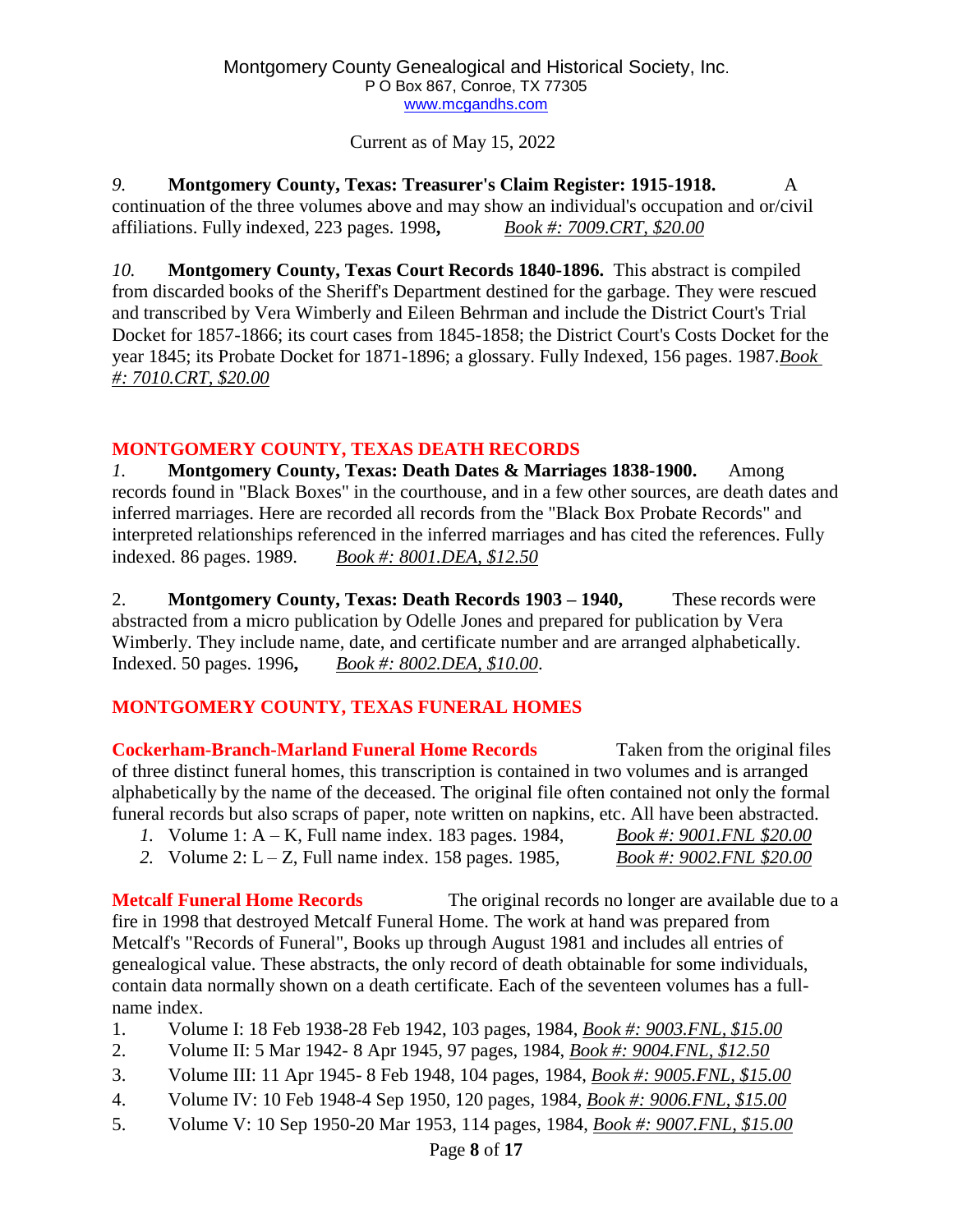Current as of May 15, 2022

- 6. Volume VI: 24 Mar 1953-30 Dec 1955, 115 pgs.,1 984, *Book #: 9008.FNL, \$15.00*
- 7. Volume VII: 6 Jan 1956-19 Feb 1961, 69 pages, 1985, *Book #: 9009.FNL, \$10.00*
- 8. Volume VIII: 20 Feb 1961-5 Oct 1965, 116 pages, 1985, *Book #: 9010.FNL, \$15.00*
- 9. Volume IX: 6 Oct 1965-11 Dec 1968, 116 pages, 1985, *Book #: 9011.FNL \$15.00*
- 10. Volume X: 13 Dec 1968- 1 Oct 1971, 117 pages, 1988, *Book #: 9012.FNL, \$15.00*
- 11. Volume XI: 6 Oct 1971- 5 Apr 1974, 120 pages, 1988, *Book #: 9013.FNL, \$15.00*
- 12. Volume XII: 5 Apr 1974-29 Jul 1978, 120 pages, 1988, *Book #: 9014.FNL, \$15.00*
- 13. Volume XIII: 13 Jul 1976-15 Jun 1978, 117 pages. 1988, *Book #: 9015.FNL, \$15.00*
- 14. Volume XIV: 16 Jun 1978- 1 May 1979, 116 pages. 1995, *Book #: 9016.FNL, \$15.00*
- 15. Volume XV: 3 May 1979-26 Feb 1980, 118 pgs.1995, *Book #: 9017.FNL, \$15.00*
- 16. Volume XVI: 27 Feb 1980-14 Dec, 1980, 114 pages, 1996, *Book #: 9018.FNL, \$15.00*
- 17. Volume XVII: 15 Dec 1980-28 Aug 1981, 114 pages. 1996, *Book #: 9019.FNL, \$15.00*

**Wahrenberger Funeral Home Records** These records were transcribed directly from Wahrenberger's original records and include all information therein. **A two-volume set is sold as one**, with a full-name index in Volume II. Alphabetically arranged. 1940-1968 Full-name index in Volume II. 311 pages. 1983

- 1. Volume I: Acrey-Peacock
- *2.* Volume II: Peel-Young., *Book #: 9020.FNL, \$30.00*

**Wright's Forest Hill Funeral Home Records** These abstracts were derived from the funeral home's chronologically numbered files, containing not only formal funeral home records but various other papers such as letters, death certificates and obituaries. A full-name index is included.

- 1. Volume I: 19 Apr 1968-26 Sep 1972, 113 pages. 1985, *Book #: 9021.FNL, \$15.00*
- 2. Volume II: 77 Sep 1972-23 Apr 1975, 97 pages, 1985, *Book #: 9022.FNL \$12.50*
- 3. Volume III: 25 Apr 1975-16 Mar 1979, 111 pages. 1985, *Book #: 9023.FNL, \$15.00*
- 4. Volume IV: 18 Mar 1979-19 Jul 1983, 83 pages, 1985, *Book #: 9024.FNL, \$12.50*

## **MONTGOMERY COUNTY LAND RECORDS**

*1.* **An Abstract of the Original Titles of Records in the General Land Office of Texas.** This index contains the names of persons to whom land titles were issued during the period of Spanish rule, Mexican grants and the opening of Texas to Anglo settlement., Index Full-name index. 34 pages. 1980, *Book #: 1101.LND, \$5.00*

*2.* **Montgomery County, Texas Deed Abstracts A-E: 1831-1840** The abstractor, Eileen Behrman, took these records direct from original deed books in the courthouse. They contain grantor-grantee, all dates, locations, names mentioned, and "consideration". Full-name index. 136 pages. 1987, *Book #: 1102.LND, \$17.50.*

*3.* **Montgomery County, Texas Deeds: 1831-1840, Book F.** Abstracted from the original deed books in the courthouse, these abstracts include names of grantor-grantee, all dates, locations, names mentioned, and "consideration". Full-name index. 106 pages. 1993, *Book*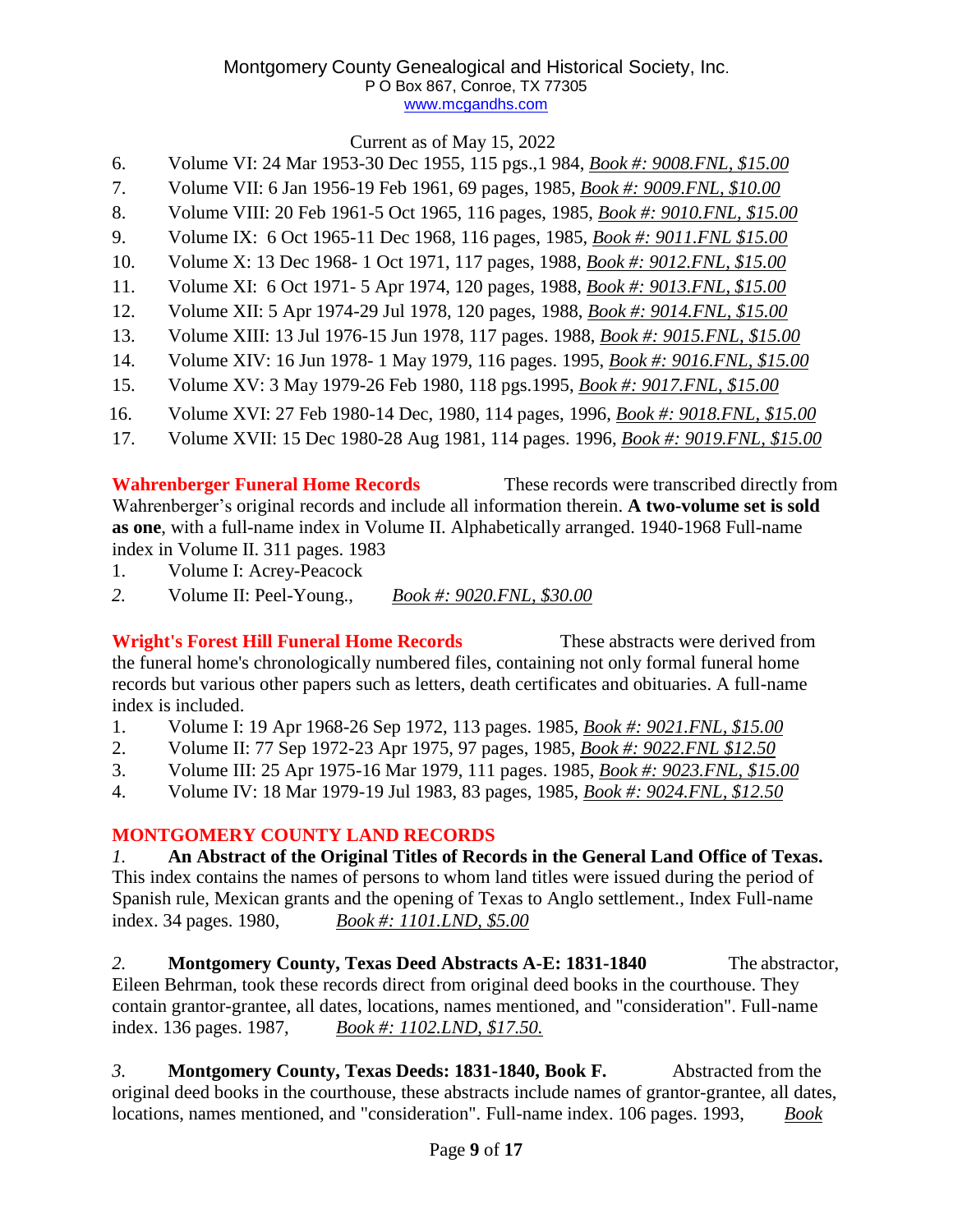Current as of May 15, 2022

## *#: 1103.LND, \$15.00*

4. **The Griffin Abstract Company Papers.** When Griffin Abstract Company ceased to exist in 1993, Griffin descendants placed the company's papers in The Heritage Museum which allowed MCG&HS to abstract these papers. Pages are numbered consecutively throughout all volumes. The Heritage Museum is the repository for The Griffin Papers and certified copies of the originals may be purchased through the museum. Call 936.539.6873 or visit [http://www.heritagemuseum.us/ f](http://www.heritagemuseum.us/)or more information.

Griffin Papers Volume I: 1829-1893, 117 pages. 1996, *Book #: 1104.LND, \$15.00* Griffin Papers Volume II: 1893-1906, 119 pages. 1996, *Book #: 1105.LND, \$15.00*

Griffin Papers Volume III: 1906-1913, 121 pages. 1997, *Book #: 1106.LND, \$15.00* Griffin Papers Volume IV: 1913-1943, 102 pages. 1998, *Book #: 1107.LND, \$15.00*

## **MONTGOMERY COUNTY, TEXAS MARRIAGES**

*1.* **Montgomery County, Texas Marriage License Applications: 1898-1907** Over 2,000 marriages are represented in these abstracts taken from the license "stub". A full-name index includes groom, bride, all witnesses, affidavit signers and any other names shown on the document. 110 pages. 1987, *Book #: 1201.MAR1201.MAR, \$15.00*

2. **Death Dates & Marriages Inferred in Montgomery County, Texas from Black Box Documents** 1838-1900 This is a compilation of death dates as recorded and marriages inferred in the "Black Box" documents. These records were taken from the five volumes of Black Box Probate Records. 86 pages. 1989, *Book #: 1202.MAR \$12.50*.

*3.* **Montgomery County, Texas Marriages: 1838-1894 .** Of the 3,500 marriages represented in these records, seventeen were recorded before 1845, while Texas was still a Republic. The abstracts were transcribed directly from courthouse records and are alphabetically arranged by groom. 103 pages. 1977, *Book #: 1203.MAR \$15.00*

*4.* **Early Montgomery County, Texas Marriages: Black Boxes 1838-1872** These abstracts of marriages were derived from loose marriage records found in metal boxes in the basement of the courthouse but which may not be entered in the county marriage, Books or marriage indices. Along with the other three, Books, they comprise an unusually complete collection of county marriages before 1907. An important source for difficult to locate marriages. 49 pages. 1986. *Book #: 1204.MAR, \$7.50.*

## **MCG&HS MEMBER ANCESTOR CHARTS**

These five-generation ancestor charts were submitted for publication by MCG&HS members and contain the lineages of many of the earliest residents of the county. They are presented alphabetically through seven volumes; each volume is fully indexed.

- 1. Volume 1, A–D, 175 pages. 1995. *Book #: 1301.MCH \$20.00*
- 2. Volume 2, E-G, 127 pages. 1995. *Book #: 1302.MCH \$17.50*
- 3. Volume 3, H-K, 131 pages. 1995. *Book #: 1303.MCH \$17.50*
- 4. Volume 4, L-M, 149 pages. 1995. *Book #: 1304.MCH \$17.50*
- 5. Volume 5, Mc-R, 124 pages. 1995. B*ook #: 1305.MCH \$17.50*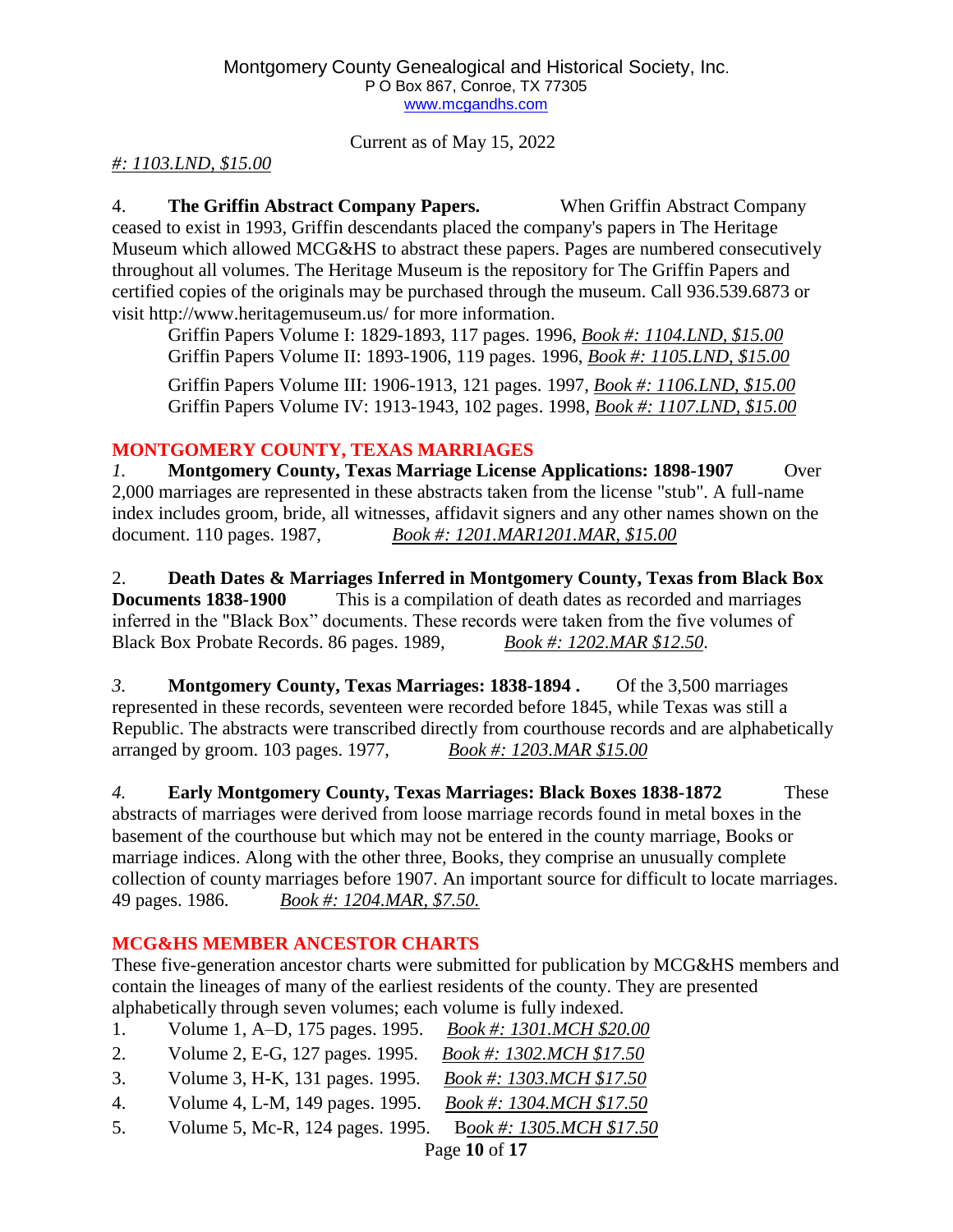Current as of May 15, 2022

| 6. | Volume 6, S-V, 91 pages. 1995. | <i>Book #: 1306.MCH \$17.50</i> |
|----|--------------------------------|---------------------------------|
|    | Volume 7, W-Z, 92 pages. 1995. | Book #: 1307.MCH, \$12.50       |

## **MONTGOMERY COUNTY, TEXAS SOLDIERS, SAILORS AND AIRMEN**

## 1. **4th Regiment of the United States Volunteers Mobilized at Camp Tom Ball, July**

**1898.** This photo copy of the original muster roll provides the name of the soldier, his age, place of residence, name and residence of next of kin. The names of soldiers contained therein were from not only Montgomery County, but many other Texas counties as well. Indexed. 100 pages. 1989, *Book #: 1401.MIL, \$15.00*

## **MONTGOMERY COUNTY, TEXAS PROBATE RECORDS**

Probate Records, found in the Black Boxes "Black Box Documents" are those original papers created in probating a will or settling an estate. They may include an application for administration and probate of an estate, a will, guardianship papers, bonds, inventories, citations, requisitions for partition and vouchers to support claims. All volumes include a slave index and are indexed. All 12 volumes pertain to Montgomery County Texas.

- 1. **Probate Minutes** 1838-1851, 150 pages. 1985. *Book #: 1501.PRO, \$17.50*
- 2. Volume I: 1838–1847, 111 pages. 1988. *Book #: 1502.PRO, \$15.00*
- 3. Volume II: 1849-1858, 108 pages. 1988. *Book #: 1503.PRO, \$15.00*
- 4. Volume III: 1857-1867, 113 pages. 1988. *Book #: 1504.PRO, \$15.00*
- 5. Volume IV: 1867-1885, 111 pages. 1988, *Book #: 1505.PRO, \$15.00*
- 6. Volume V: 1885-1899, 125 pages. 1988. *Book #: 1506.PRO, \$15.00*
- 7. Volume VI: 1900-1904, 101 pages. 2004. *Book #: 1507.PRO, \$15.00*
- 8. Volume VII: 1903-1906, 101 pages. 2004. *Book #: 1508.PRO, \$15.00*
- 9. Volume VIII: 1906-1910, 104 pages. 2004. *Book #: 1509.PRO, \$15.00*
- 10. Volume IX: 1905-1917, 109 pages. 2004. *Book #: 1510.PRO, \$15.00*
- 11. Volume X: 1913-1933, 100 pages. 2005. *Book #: 1511.PRO, \$15.00*
- 12. Volume XI: 1915-1923, 104 pages. 2005. *Book #: 1512.PRO, \$15.00*

## **MONTGOMERY COUNTY, TEXAS SCHOOL RECORDS**

*1.* **Montgomery County School Records: 1874-1909** When Montgomery County's District Court Office threw these school records away, MCG&HS rescued them. The records herein are taken from those, Books and include name, place, date, event, names of teachers and trustees of the school board. Full-name index. 120 pages. 1993, *Book #: 1601.SCH, \$15.00*

*2.* **Montgomery County, Texas School Transfers 1925 -1932** These transfers provide the name of the child who is transferred, in some instances his age, and may show the transferred district. Fully indexed. 53 pages. 1994. *Book #: 1602.SCH, \$10.00*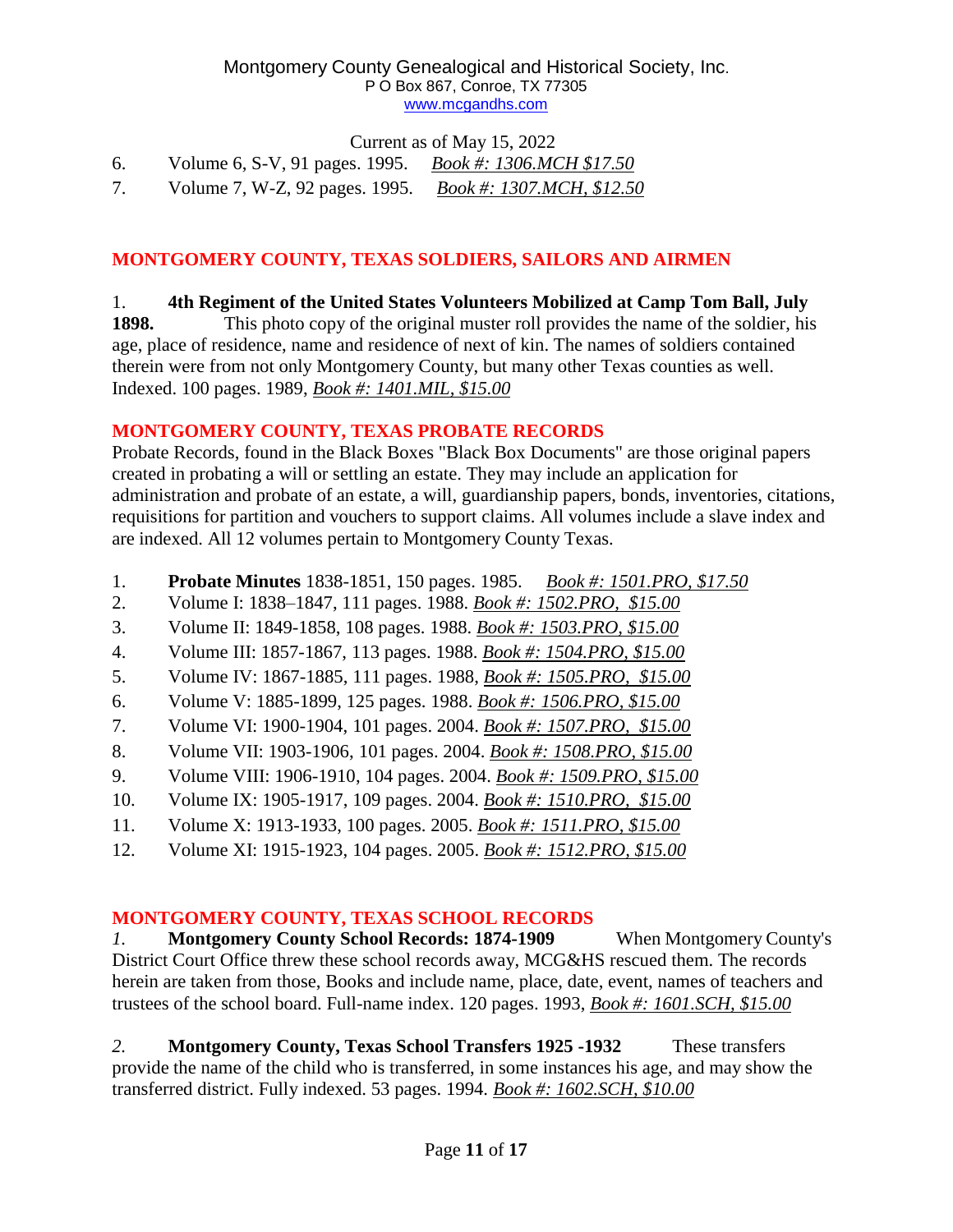## **MONTGOMERY COUNTY, TEXAS TAX RECORDS**

*1.* **Montgomery County, Texas: 1890 Tax Rolls** Among the various taxrelated documents contained in this volume is an assessment roll of non-residents and a poll tax roll for 1890. The landowner's name and residence, name of original grantee, number of acres, and abstract number are given. Full-name index. 105 pages. 1984 Repr 1987. *Book #: 1701.TAX, \$12.00*

*2.* **Montgomery County, Texas: 1905 Tax Rolls** Information included in this assessment of the property is the name of owner, abstract number and certificate number, number of acres, location and other taxable. A bonus in this volume is "How to Use Tax Rolls as a Research Tool… Full-name index. 158 pages. 1989. *Book #: 1702.TAX, \$20.00*

*3.* **Montgomery County, Texas: 1915 Property & Tax Rolls** A fully indexed resident's and non-resident's property tax roll, includes names of landowners, original grantees, a tax collector's supplemental roll and a roll of polls. 162 pages. 1989. *Book #: 1703.TAX, \$20.00*

*4.* **Montgomery County, Texas: 1921 Tax and Poll Rolls.** These rolls are abstracted from a typed copy in the courthouse that contained the name of the property owner, name of original grantee, and poll tax paid both for males and females. 131 pages. 1990. *Book #: 1704.TAX, \$17.50*

*5.* **Montgomery County, Texas: 1925 Tax Rolls** By 1925 Montgomery County had nearly 14,000 inhabitants and nearly a third were property owners. This work is divided into three sections: each with its own index: assessments for residents, non-residents, and a resident poll tax roll. Names of owner, original grantee, dates and location of property all are shown. Alphabetically arranged. 158 pages. Fully indexed. 1999. *Book #: 1705.TAX, \$20.00.*

*6.* **Montgomery County, Texas Property Assessments 1929** The original assessment book is no longer in existence. However, the abstractor was able to rescue it long enough to transcribe the entire book. Alphabetically arranged. 87 pages. 1997. *Book #: 1706.TAX, \$12.50*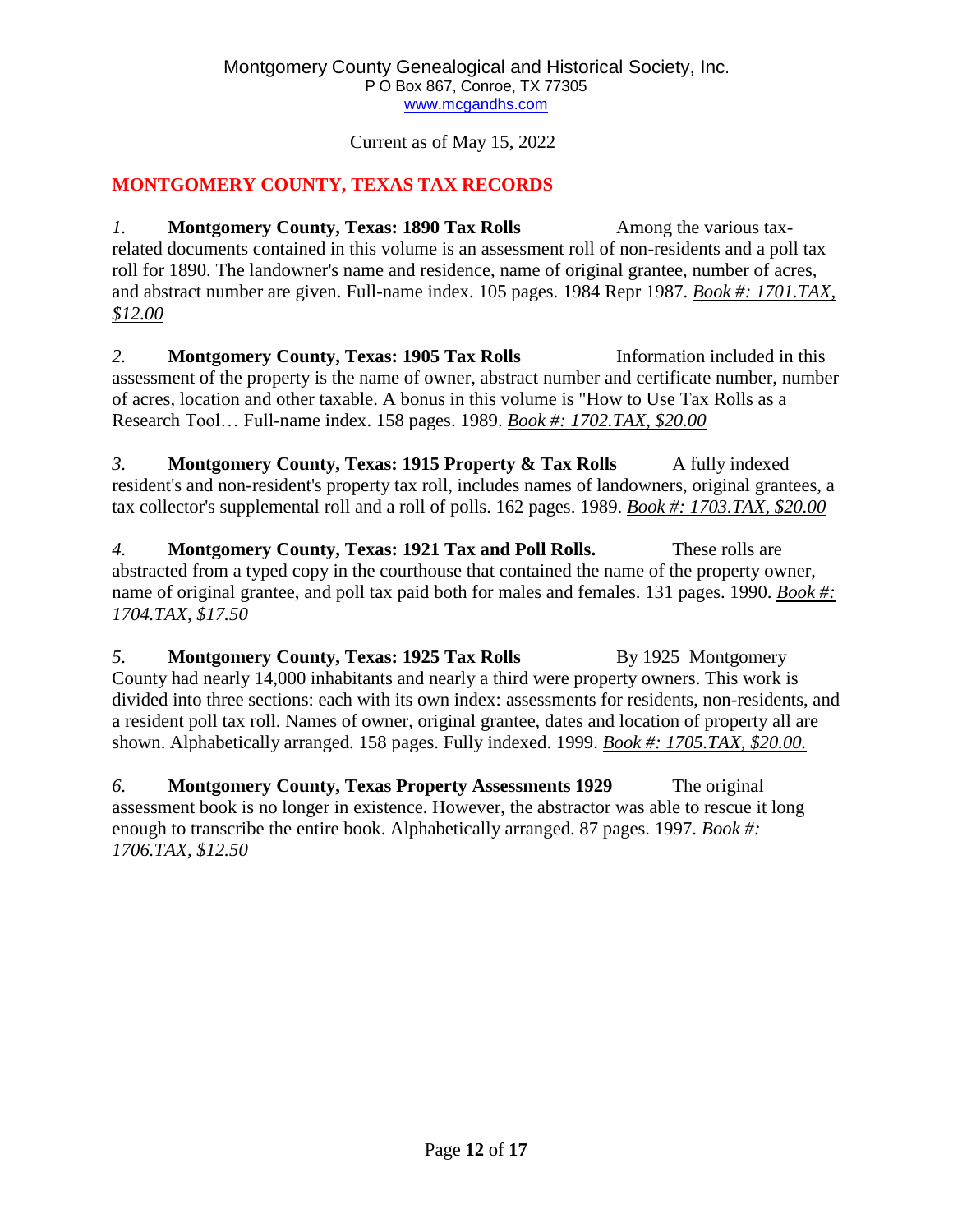## **COUNTIES IN TEXAS OTHER THAN MONTGOMERY COUNTY**

Except for the following three volumes;

- Franklin County, Texas Marriage Records 1875-1899
- Nolan County, Texas Brands, and
- Nolan County, Texas Marriages, 1881 1920,

the works below are indices to other works or books, all of which are available for research in the Montgomery County Memorial Library Genealogy Room in Conroe, Texas.

*1.* **Bowie & Miller Counties Texas: Family Histories of Texarkana, Texas,** Nancy Moores Watts Jennings, compiler. An index. 31 pages. 1990. *Book #: 1801.TEX, \$5.00*

*2.* **Brazoria County, Texas: Cemeteries in Brazoria County Texas,** Cradle of Texas Chapter of the D.T.R. An index. 41 pages. 1981, *Book #: 1802.TEX, \$5.00*

**3. Collin County Texas: Collin County TX History ~Pioneering in North Texas,** Capt. Roy F. Hall and Helen Gibbard Hall. An index. 69 pages. 1980. *Book #: 1804.TEX, \$10.00*

*4.* **Fannin County Texas: History of Fannin County, Texas,** Floy Crandall Hodge. An index. 93 pgs.1980. *Book #: 1805.TEX, \$12.50*

*5.* **Franklin County, Texas: Marriages 1875-1899,** Names of grooms are alphabetically arranged., Book, page and date are given. These records were transcribed from typed copies of original records on National Archives microfilm, Book #: 1302055. Volume A: 1875–1883, Volume B: 1883–1890, Volume C: 1890-1901, All three volumes included80 pages. 1993. *Book #: 1806.TEX, \$12.50*

| 6. | <b>Grimes County Texas:</b><br>Allen. An index. 30 pages. 1979. | Saga of Anderson (Grimes County, Texas), Irene Taylor<br>Book #: 1807.TEX, \$5.00                                          |
|----|-----------------------------------------------------------------|----------------------------------------------------------------------------------------------------------------------------|
|    | 7. Grimes County Texas:                                         | My Home Town: Bedias Wallace Davis., Index Only.                                                                           |
|    | Indexed by Vera Meek Wimberly.                                  | Book #: 1822.TEX, \$10.00                                                                                                  |
| 8. | <b>Grimes County, Texas:</b>                                    | Richards, Texas 1907-1987, An index. Vera Wimberly<br>and Elva Wilson, indexers. 9 pages. 1990. $Book #: 1816. TEX, $3.00$ |
| 9. | <b>Harris County Texas:</b><br>1910, an index. 85 pages. 1985.  | <b>St. Joseph's Catholic Church Baptismal Records 1870-</b><br>Book #: 1808.TEX, \$10.00                                   |

*10.* **Lamar County Texas: A History of Lamar County (Texas),** A. W. Neville. An index. 17 pages. 1980. *Book #: 1809.TEX, \$5.00*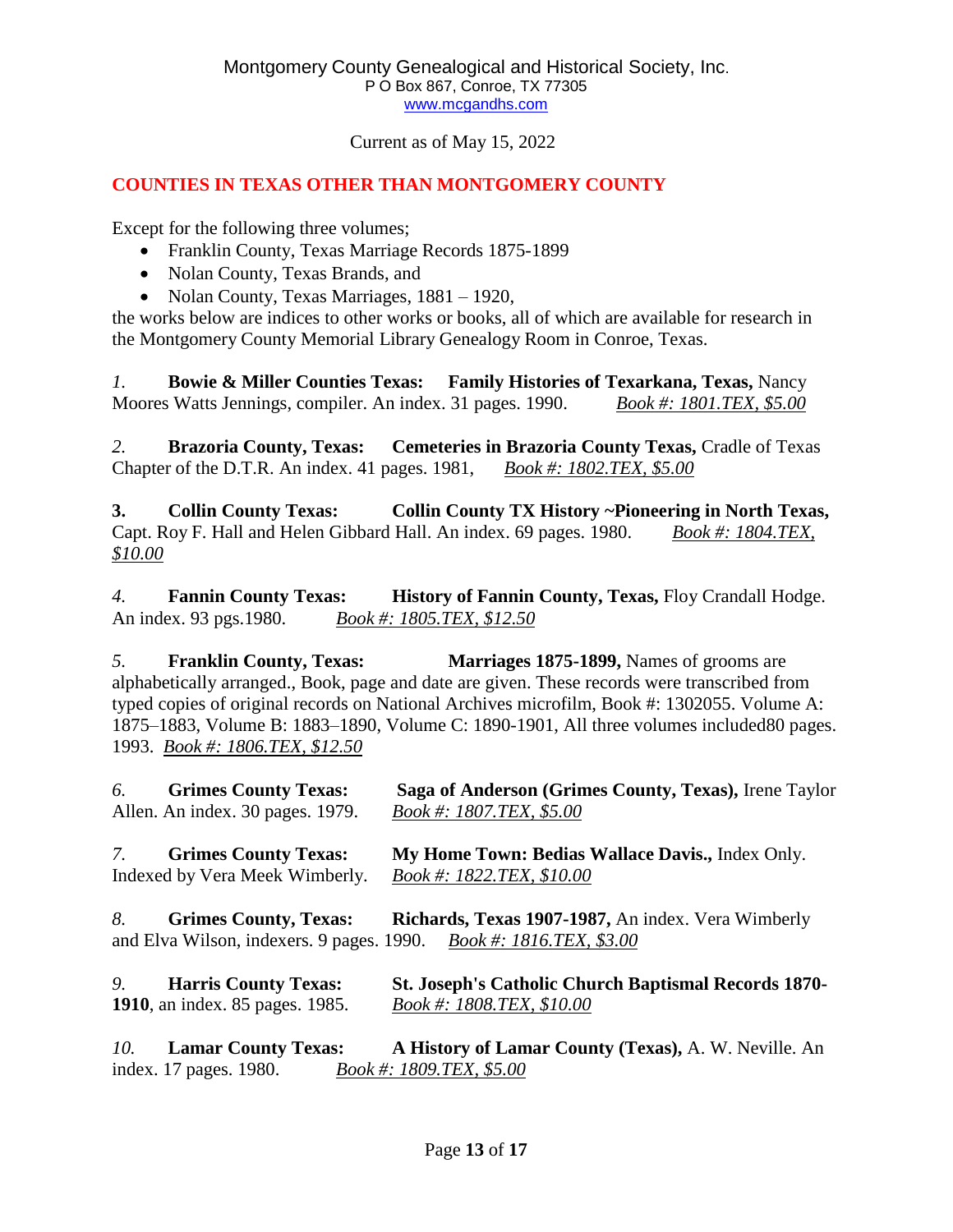*11.* **Lee County Texas: A History of Lee County (Texas) Lee County,** Texas Historical Survey Committee. An index. 163 pages. 1980. *Book #: 1810.TEX, \$20.00*

*12.* **Nolan County Texas: Marriages, 1881-1920,** Indexed. 112 pages. 1994. Vivian Boyd Goodman, Abstractor. Nolan County, Texas was created in 1876 but was attached to Shackelford County for administrative purposes. Marriages were not recorded in Nolan County until 1881, where this book begins. *Book #: 1812.TEX, \$15.00*

*13.* **Nolan County Texas: Probate Records 1881-1939,** Vivian Boyd Goodman, Abstractor. An index. 85 pages. 1994. *Book #: 1813.TEX, \$12.50*

*14.* **Nolan County, Texas: Marks & Brands** 1881-1900 and Index from 1900 Vivian Boyd Goodman, Abstractor. An index. 85 pages. 1997. *Book #: 1811.TEX, \$12.50*

**15. Polk County Texas: Cemetery Inscriptions of Polk County, Texas** Barber & Jackson, compilers. An index. 77 pages. 1990. *Book #: 1814.TEX, \$10.00*

*16.* **Rusk County Texas: Overton Cemetery,** Gary W. Clark, compiler. An index. Recorded as an Eagle Scout Project by Gary W. Clark in 1978, this index includes a map of the cemetery. 61 pages. 1993. B*ook #: 1817.TEX, \$10.00*

*17.* **San Jacinto County, Texas: Marriage Records 1870-1910,** 92 pages. 1988, These records are arranged alphabetically by groom with a full-name bride's index. They are abstracted from National Archives micro publications. *Book #: 1818.TEX, \$12.50*

18. **Tarrant County Texas, Name Index to the Burleson Family Newsletter,** Volume XVII 1999 26 pages. 2006 Compiled by Micki J. Burleson, Euless, Tarrant County, Texas. *Book #: 1823.TEX, \$7.50*

*19.* **TEXAS, Cattle Brands, Gus L. Ford,** An index. 18 pages. 1990. *Book #: 1803.TEX, \$5.00*

*20.* **TEXAS: Texas Irish Impresarios and Their Colonies,** William H Oberste. Maps. An index. 3 pages. 1983. *Book #: 1815.TEX, \$2.00*

**21. Tyler County, Texas, The Church, Book of Philadelphia Church, 1857-1892** This church's first conference, recorded in this work, was held in 1857. Pilgrim Rest Cemetery is at the site of the church and many persons listed in this transcribed, Book of Minutes are buried there. The church dissolved in 1892. 58 pages. 1993. *Book #: 1819.TEX, \$10.00.*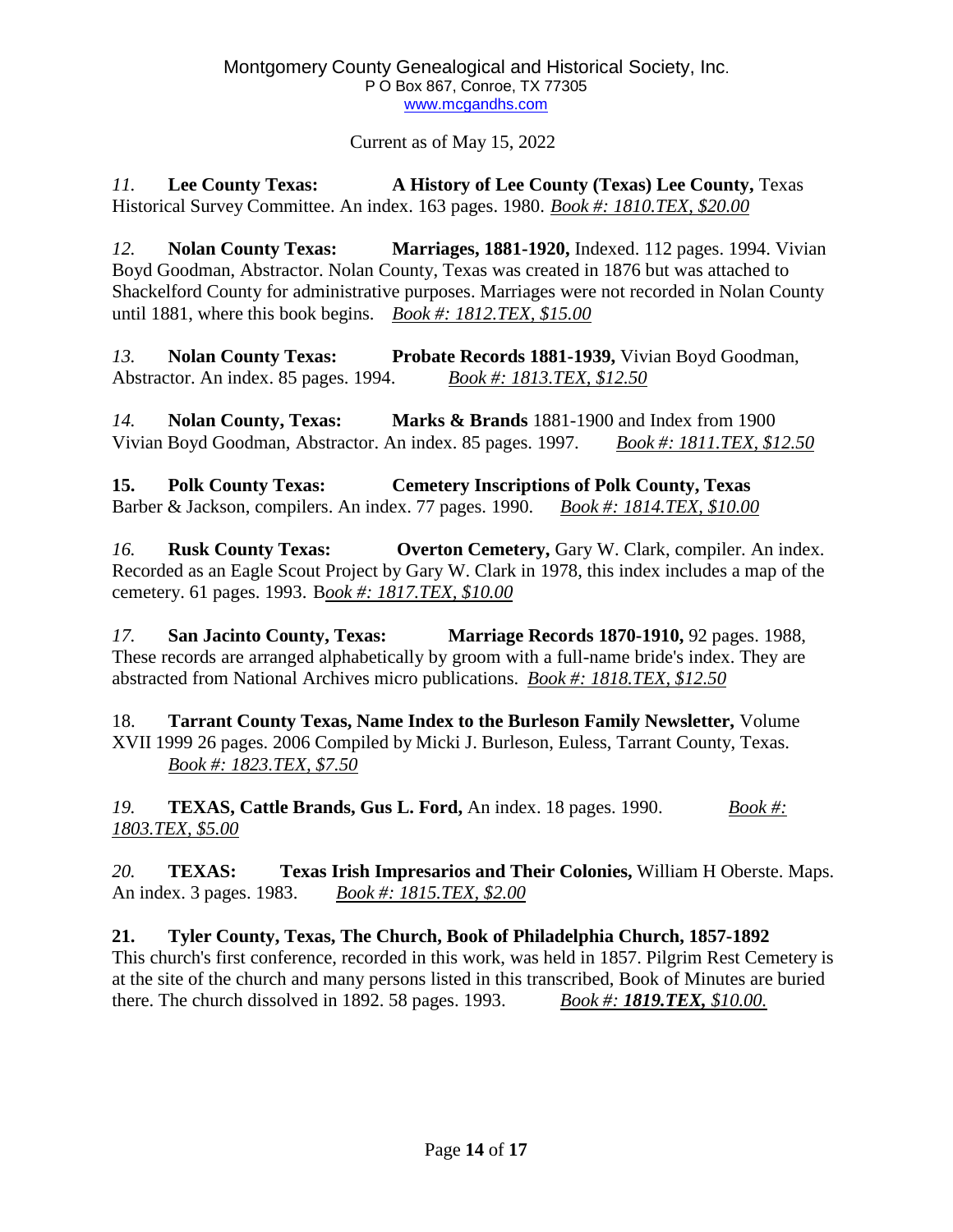## **22. Walker County Texas, Texas Marriage Records 1880-1900**

These records are arranged alphabetically by groom with a full-name bride's index. They are abstracted from National Archives micro publications. 64 pages. 1988. *Book #: 1820.TEX, \$10.00*

*23.* **Washington County Texas, Marriages Records Washington County, Texas 1837- 1859,** This work was indexed from the original but very-difficult-to-read marriage records of the county. An index. 15 pages. 1991. *Book #: 1821.TEX, \$5.00*

## **STATES OTHER THAN TEXAS**

Except for Cherokee County Georgia Record of Marriages 1870-1884 and Some West Virginia Cemeteries of Monroe and Kanawha Counties, the following books are indices.

- *1.* **Alabama, Dallas County: Alabama Genealogical Records, Volume I,** Flora England. An index. 50 pages. 1989. *Book #: 1901.STA.AL, \$10.00*
- 2. **Alabama, Mobile County: Burial Records of Mobile County, Alabama,** Vera Wimberly and Elva Wilson, indexers. An index. 118 pages. 1993, Book #: 1902.STA.Al, \$12.50
- *3.* **Alabama: Alabama – Her History, Resources, War Records & Public Men 1540- 1872,** Willis Brewer. An index. 45 pgs.1991. *Book #: 1903.STA, \$5.00*
- *4.* **Alabama: Notable Men of Alabama, Volume I,** The Honorable Joel C. Debose, editor. An index. 35 pages. 1980, *Book #: 1904.STA, \$5.00*
- *5.* **Alabama: Notable Men of Alabama, Volume II**, The Honorable Joel C. Debose, editor. An index. 35 pages. 1980, *Book #: 1905.STA, \$5.00*
- *6.* **Arkansas: A Historical Review of Arkansas, Volumes I-III,** Fay Hempstead. An index. 139 pages. 1983. *Book #: 1906.STA, \$15.00*
- *7.* **Arkansas Johnson County: Various Records,** Mrs. R. W. Mickel. An index. 113 pages. 1981, *Book #: 1907.STA, \$12.50*
- *8.* **Connecticut: The First Puritan Settlers of the Colony of Connecticut,** An index. 77 pages. 1992*., Book #: 1908.STA, \$12.50*
- *9.* **Georgia Cherokee County: Record of Marriages in Cherokee County Georgia,** 1870-1884, Book E, Elliot Dressner, Abstractor. These records were abstracted from National Archives micro publication and are arranged alphabetically. Proofed and edited by Valeria J. Garza and Vera Wimberly. 65 pages. 1993. *Book #: 1909.STA, \$10.00*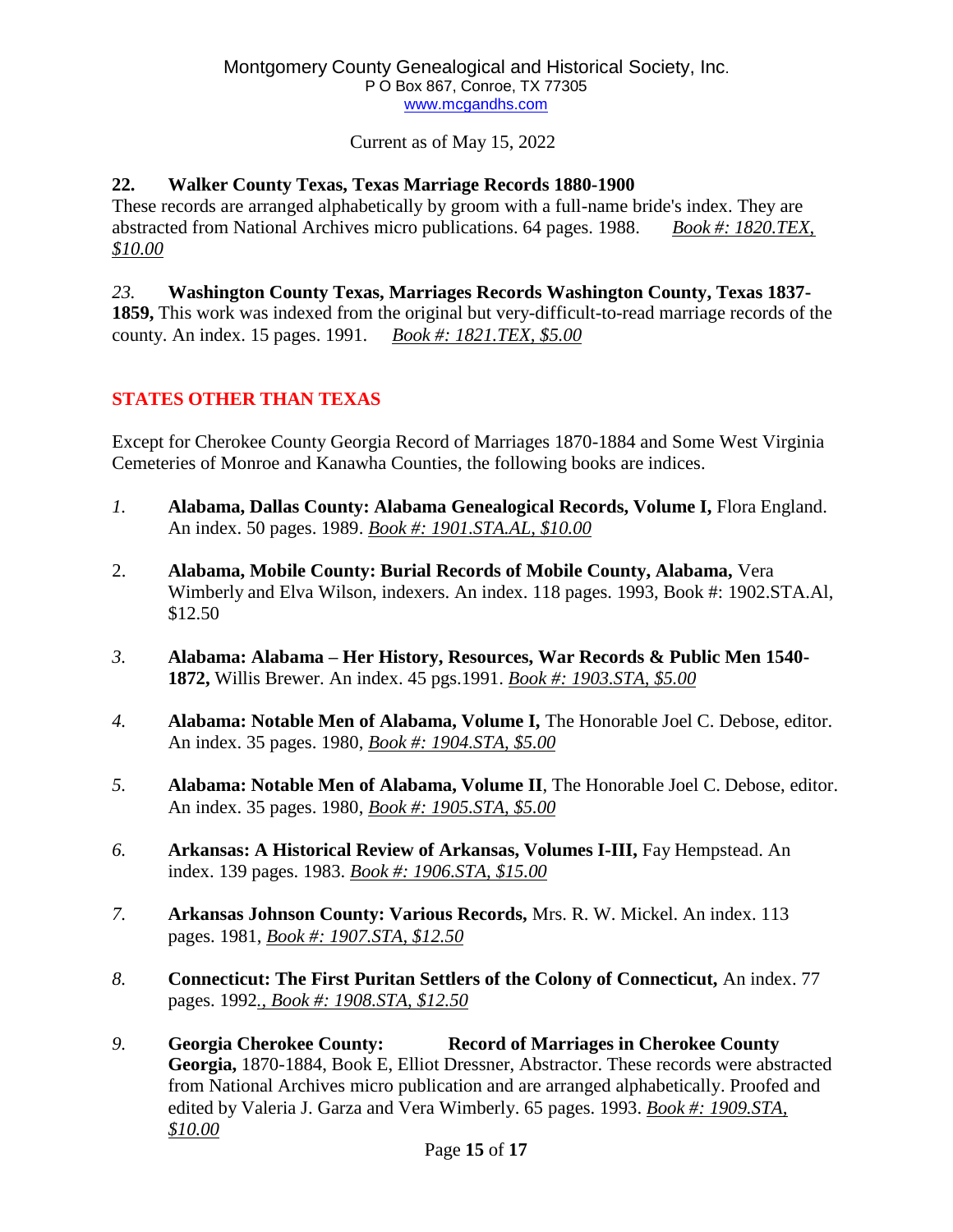- 10. **Georgia: Colonial Georgians,** Jeannette H. Stucki, C.G. An index. 5 pages. 1991. *Book #: 1910.STA, \$2.00*
- *11.* **Georgia, Columbus: Columbus, Georgia from 1827-1846,** An index. 81 pages. 1992. *Book #: 1911.STA, \$12.50*
- *12.* **IOWA: Iowa Bible Records, Volumes I, II, III,** Jo Ann Burgess & Rita Goranson, compilers. An index. 67 pages. 1980. *Book #: 1912.STA, \$10.00*
- *13.* **KENTUCKY: Early Families of Eastern and Southeastern Kentucky & Their Descendants,** William C. Kozee, publisher. An index. Vera Wimberly, indexer and Elva Wilson, proofer. 126 pages. 1979. *Book #: 913.STA, \$15.00*
- 14. **Louisiana: Acadians in Exile,** an index, including an index of Indians. Vera Wimberly, indexer. 147 pages. 1981., *Book #: 1914.STA, \$15.00*.
- 15. **Louisiana: Early Baptism Records, St. Paul the Apostle Catholic Church 1796- 1824,** Avoyelles Parish, Louisiana Mrs. Alberta Rousseau Ducote, G.R.S., translator. An index. Vera Wimberly, indexer. 54 pages. 1981. *Book #: 1915.STA, \$5.00*.
- *16.* **NATIONAL RECORDS: The (**American Revolution) **Pension Roll of 1835, Volumes I-IV,** An index to pensioners of the American Revolution. Vera Wimberly, indexer. 279 pages. 1980, *Book #: 1916.STA, \$30.00*
- *17.* **Mississippi Choctaw County: Choctaw County Chronicles. A History of Choctaw County, Mississippi 1839 -1973,** J. P. Coleman. An index. Elva Wilson & Vera Wimberly, indexers. 45 pages. 1986, *Book #: 1917.STA, \$10.00*
- *18.* **Mississippi Newton County: A History of Newton County, Mississippi 1834- 1894,** A. J. Brown. An index. Elva Wilson & Vera Wimberly, indexers.14 pages. 1996. *Book #: 1918.STA, \$3.00*
- *19.* **Mississippi Pike County: Pioneer Families of Pike County, Mississippi 1798-1876,** Luke Ward Conerly. Pioneer Families & Confederate Reconstruction and Redemption. An index. Elva Wilson & Vera Wimberly, indexers. 43 pages. *Book #: 1919.STA, \$10.00*
- *20.* **North Carolina: Hathaway's North Carolina Historical & Genealogical Register,** An index of three separate volumes. Vera Wimberly, indexer. 521 pages. 1989. *Book #: 1920.STA, \$40.00*
- *21.* **South Carolina: Heritage History of Chester County, South Carolina,** An index. Vera Wimberly & Elva Wilson, indexers. 158 pages. 1989. *Book #: 1921.STA, \$20.00*